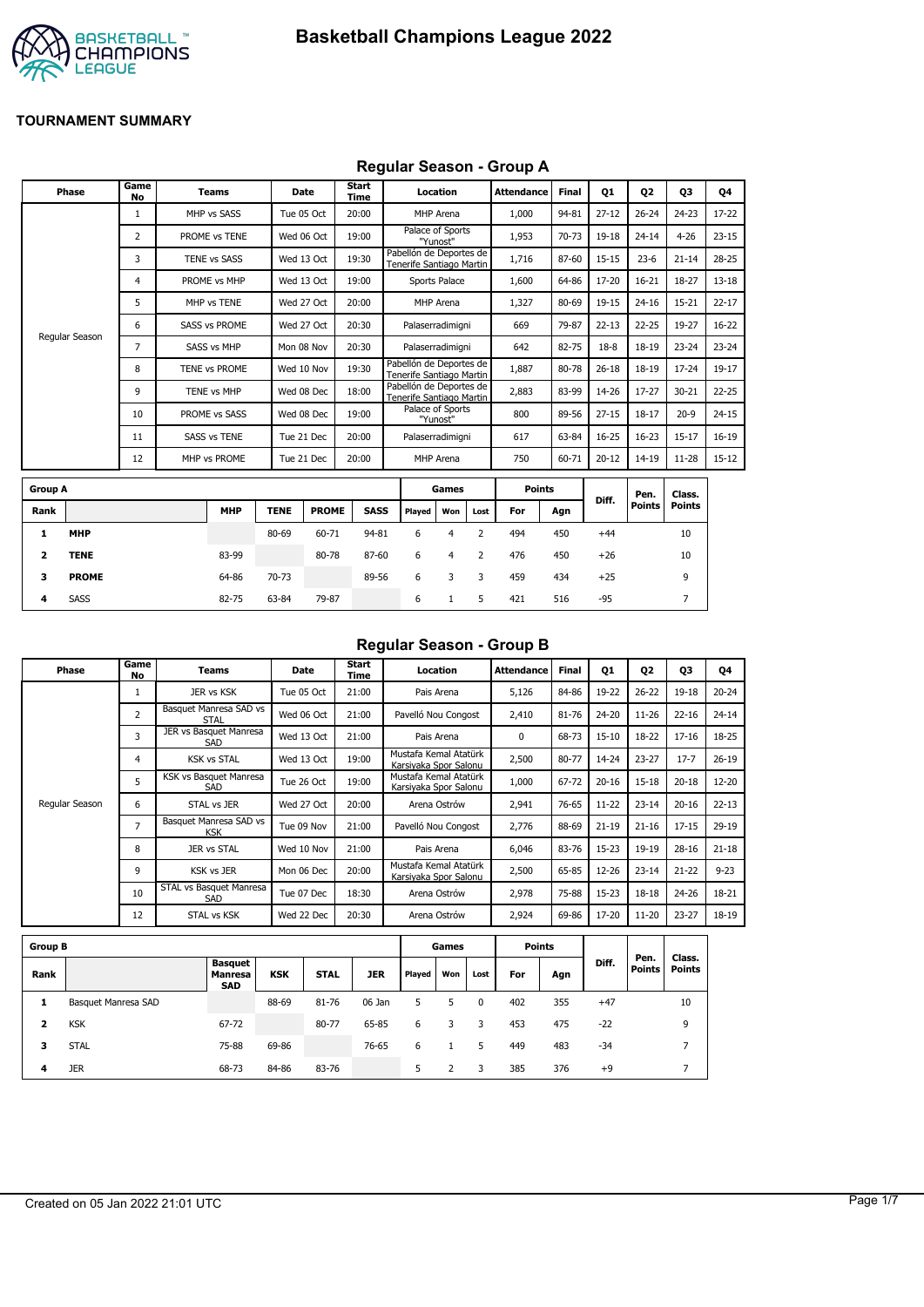



#### **Regular Season - Group C**

| Phase          | Game<br><b>No</b> | <b>Teams</b>        | Date       | Start<br>Time | Location                                            | <b>Attendance</b> | <b>Final</b> | Q1        | Q <sub>2</sub> | Q3        | Q4        | OT <sub>1</sub> |
|----------------|-------------------|---------------------|------------|---------------|-----------------------------------------------------|-------------------|--------------|-----------|----------------|-----------|-----------|-----------------|
|                | 1                 | LAVR vs JDA         | Tue 05 Oct | 19:30         | Peace and Friendship<br>Stadium                     | 400               | 65-63        | $16 - 14$ | $14 - 14$      | $14 - 15$ | $21 - 20$ |                 |
|                | 2                 | NIZH vs Unicaja SD  | Wed 06 Oct | 19:00         | Cultural Entertainment<br>Complex "Nagorny"         | 326               | 62-79        | 19-23     | $18 - 17$      | $12 - 12$ | 13-27     |                 |
|                | 3                 | JDA vs NIZH         | Tue 19 Oct | 20:30         | Palais des Sport Jean-<br>Michel Geoffroy           |                   | 89-75        | 12-26     | $28-13$        | $23 - 13$ | $26 - 23$ |                 |
|                | 4                 | Unicaja SD vs LAVR  | Wed 20 Oct | 20:30         | Palacio de Deportes<br>Jose Maria Martin<br>Carpena | 4,473             | 86-70        | $20 - 20$ | $25 - 15$      | $21 - 21$ | $20 - 14$ |                 |
|                | 5                 | Unicaja SD vs JDA   | Mon 01 Nov | 20:30         | Palacio de Deportes<br>Jose Maria Martin<br>Carpena | 4,919             | 83-54        | $21 - 22$ | $15 - 7$       | $26 - 7$  | $21 - 18$ |                 |
| Regular Season | 6                 | LAVR vs NIZH        | Tue 02 Nov | 19:30         | Peace and Friendship<br>Stadium                     | 500               | 95-86        | $28 - 27$ | $21 - 17$      | $13 - 15$ | 18-21     | $15-6$          |
|                | $\overline{7}$    | <b>NIZH vs LAVR</b> | Wed 17 Nov | 19:00         | Cultural Entertainment<br>Complex "Nagorny"         | 481               | 74-62        | $21 - 20$ | $19 - 11$      | $13 - 17$ | $21 - 14$ |                 |
|                | 8                 | JDA vs Unicaja SD   | Tue 16 Nov | 20:30         | Palais des Sport Jean-<br>Michel Geoffroy           | 4,000             | 78-68        | $21 - 15$ | $26 - 17$      | $13 - 17$ | 18-19     |                 |
|                | 9                 | <b>JDA vs LAVR</b>  | Tue 14 Dec | 20:30         | Palais des Sport Jean-<br>Michel Geoffrov           | 4,000             | 73-49        | $24 - 14$ | $14 - 15$      | $22 - 13$ | $13 - 7$  |                 |
|                | 10                | Unicaja SD vs NIZH  | Wed 15 Dec | 20:30         | Palacio de Deportes<br>Jose Maria Martin<br>Carpena | 6,137             | 93-69        | $15 - 17$ | $23 - 8$       | $27 - 25$ | 28-19     |                 |
|                | 11                | LAVR vs Unicaja SD  | Tue 21 Dec | 19:30         | Peace and Friendship<br>Stadium                     | $\Omega$          | 70-58        | $25-19$   | $16-9$         | $16 - 14$ | $13 - 16$ |                 |
|                | 12                | NIZH vs JDA         | Tue 21 Dec | 20:30         | Cultural Entertainment<br>Complex "Nagorny"         | 681               | 93-85        | 23-20     | $26 - 20$      | $26 - 27$ | 18-18     |                 |
|                |                   |                     |            |               |                                                     |                   |              |           |                |           |           |                 |

| <b>Group C</b> |             |                      |            |             |             |        | Games |      | <b>Points</b> |     |       | Pen.   | Class. |
|----------------|-------------|----------------------|------------|-------------|-------------|--------|-------|------|---------------|-----|-------|--------|--------|
| Rank           |             | <b>Unicaja</b><br>SD | <b>JDA</b> | <b>LAVR</b> | <b>NIZH</b> | Played | Won   | Lost | For           | Agn | Diff. | Points | Points |
| л.             | Unicaja SD  |                      | 83-54      | 86-70       | 93-69       | 6      | 4     |      | 467           | 403 | $+64$ |        | 10     |
| 2              | JDA         | 78-68                |            | 73-49       | 89-75       | 6      | 3     | 3    | 442           | 433 | $+9$  |        | 9      |
| 3              | <b>LAVR</b> | 70-58                | 65-63      |             | 95-86       | 6      |       |      | 411           | 440 | $-29$ |        | 9      |
| 4              | <b>NIZH</b> | 62-79                | 93-85      | 74-62       |             | 6      |       | 4    | 459           | 503 | $-44$ |        | 8      |

## **Regular Season - Group D**

| Phase          | Game<br>No     | Teams                                                 | <b>Date</b> | Start<br>Time | Location                          | <b>Attendance</b> | Final     | Q1        | 02        | 03        | Q4        |
|----------------|----------------|-------------------------------------------------------|-------------|---------------|-----------------------------------|-------------------|-----------|-----------|-----------|-----------|-----------|
|                | 1              | Universo Treviso Basket<br><b>SSDRL vs RIGA</b>       | Tue 05 Oct  | 20:30         | Palaverde                         | 1,353             | 91-85     | $23 - 22$ | 19-30     | $23 - 12$ | $26 - 21$ |
|                | $\overline{2}$ | SZOM vs AEK                                           | Wed 06 Oct  | 18:00         | Savaria Arena                     | 2,200             | 83-78     | 19-21     | $19 - 14$ | 19-19     | $26 - 24$ |
|                | 3              | <b>AEK vs Universo Treviso</b><br><b>Basket SSDRL</b> | Tue 19 Oct  | 19:30         | Ano Liosia Olympic<br>Sports Hall | 1,900             | 77-92     | 18-23     | 18-27     | $24 - 15$ | $17 - 27$ |
|                | 4              | RIGA vs SZOM                                          | Wed 20 Oct  | 19:00         | Arena Riga                        | 530               | 74-80     | $11 - 16$ | $26 - 19$ | 24-29     | $13 - 16$ |
|                | 5              | RIGA vs AEK                                           | Wed 03 Nov  | 19:00         | Arena Riga                        | 0                 | $92 - 76$ | $27 - 15$ | 19-19     | $22 - 22$ | 24-20     |
|                | 6              | Universo Treviso Basket<br><b>SSDRL vs SZOM</b>       | Wed 03 Nov  | 20:30         | Palaverde                         | 1,609             | 68-60     | $9 - 15$  | $23 - 12$ | $23 - 17$ | $13 - 16$ |
| Regular Season | 7              | AEK vs RIGA                                           | Mon 15 Nov  | 19:30         | Ano Liosia Olympic<br>Sports Hall | 1,150             | 88-79     | $25 - 25$ | $15 - 12$ | 18-21     | $30 - 21$ |
|                | 8              | SZOM vs Universo Treviso<br><b>Basket SSDRL</b>       | Wed 17 Nov  | 18:00         | Savaria Arena                     | 2,200             | 81-80     | 18-24     | $23-9$    | 18-24     | $22 - 23$ |
|                | 9              | RIGA vs Universo Treviso<br><b>Basket SSDRL</b>       | Tue 14 Dec  | 19:00         | Arena Riga                        | 500               | 74-71     | $16 - 15$ | 18-28     | $17 - 10$ | $23 - 18$ |
|                | 10             | AEK vs SZOM                                           | Tue 14 Dec  | 19:30         | Ano Liosia Olympic<br>Sports Hall | 1,250             | 83-89     | 15-26     | $23 - 16$ | $23 - 23$ | $22 - 24$ |
|                | 11             | SZOM vs RIGA                                          | Wed 22 Dec  | 20:00         | Savaria Arena                     | 2,500             | 68-59     | $15 - 27$ | $19-13$   | $17 - 12$ | $17 - 7$  |
|                | 12             | Universo Treviso Basket<br><b>SSDRL vs AEK</b>        | Wed 22 Dec  | 20:00         | Palaverde                         | 1,709             | 81-69     | 19-12     | $26 - 17$ | 14-24     | $22 - 16$ |
|                |                |                                                       |             |               |                                   |                   |           |           |           |           |           |

| <b>Group D</b> |                                                |             |                                                                    |             |            |        | Games |      |     | Points |       |                       |                         |
|----------------|------------------------------------------------|-------------|--------------------------------------------------------------------|-------------|------------|--------|-------|------|-----|--------|-------|-----------------------|-------------------------|
| Rank           |                                                | <b>SZOM</b> | <b>Universo</b><br><b>Treviso</b><br><b>Basket</b><br><b>SSDRL</b> | <b>RIGA</b> | <b>AEK</b> | Played | Won   | Lost | For | Agn    | Diff. | Pen.<br><b>Points</b> | Class.<br><b>Points</b> |
|                | <b>SZOM</b>                                    |             | 81-80                                                              | 68-59       | 83-78      | 6      |       |      | 461 | 442    | $+19$ |                       | 11                      |
| 2              | <b>Universo Treviso Basket</b><br><b>SSDRL</b> | 68-60       |                                                                    | 91-85       | 81-69      | 6      | 4     |      | 483 | 446    | $+37$ |                       | 10                      |
| 3              | <b>RIGA</b>                                    | 74-80       | 74-71                                                              |             | $92 - 76$  | 6      |       | 4    | 463 | 474    | $-11$ |                       | 8                       |
| 4              | <b>AEK</b>                                     | 83-89       | 77-92                                                              | 88-79       |            | 6      |       | 5    | 471 | 516    | $-45$ |                       |                         |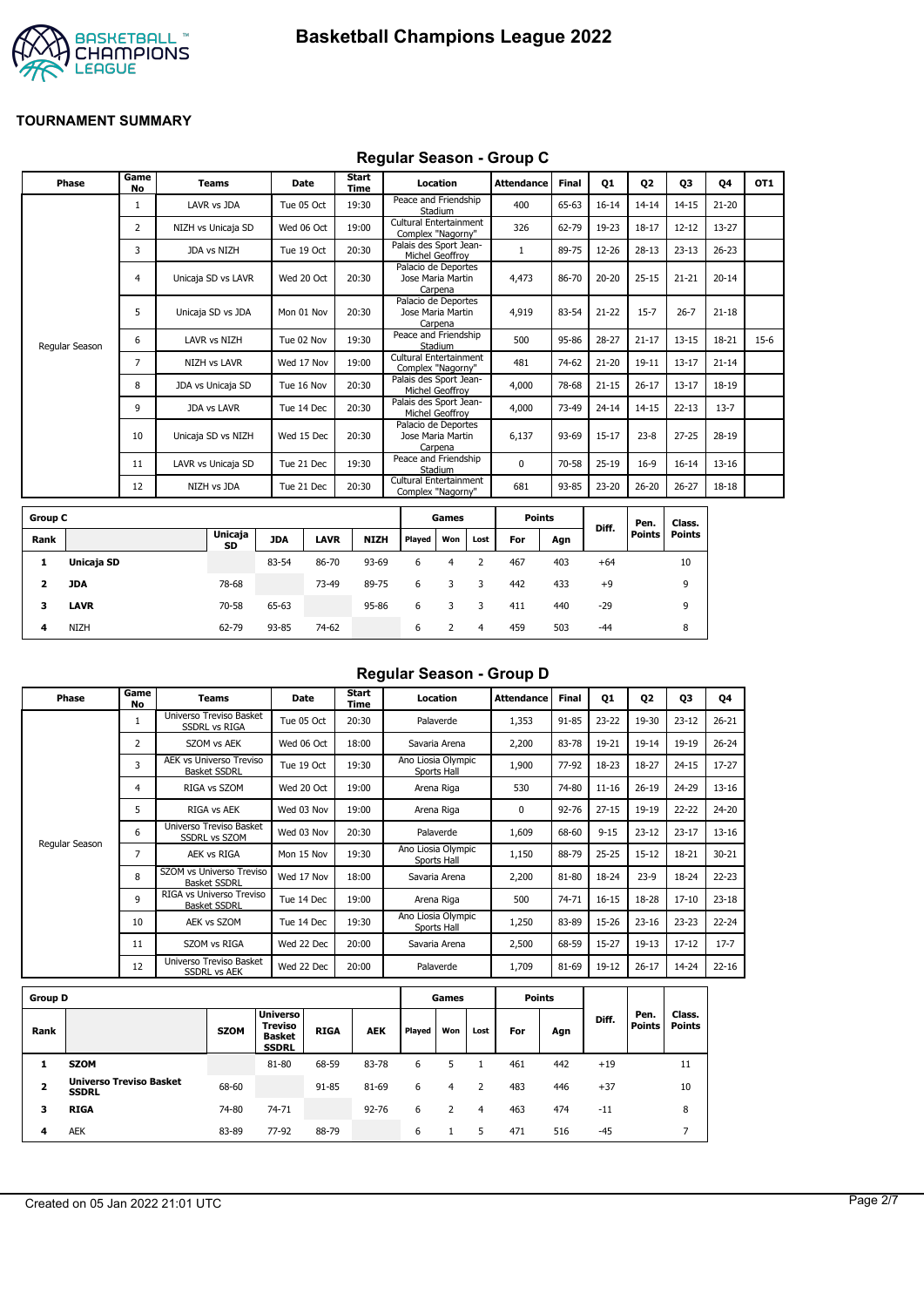

## **Regular Season - Group E**

|                         | Phase          | Game<br>No     | <b>Teams</b>        |             | Date        | Start<br>Time |             |                   | Location       |                | <b>Attendance</b> | Final     | <b>Q1</b> | 02        | 03            | Q4        |
|-------------------------|----------------|----------------|---------------------|-------------|-------------|---------------|-------------|-------------------|----------------|----------------|-------------------|-----------|-----------|-----------|---------------|-----------|
|                         |                | 1              | <b>IGOK vs PAOK</b> |             | Tue 05 Oct  | 18:30         |             | Sportska Dvorana  | Laktaši        |                | 700               | 68-64     | 19-12     | $7 - 20$  | $17 - 17$     | $25 - 15$ |
|                         |                | $\overline{2}$ | <b>GALA vs NYMB</b> |             | Wed 06 Oct  | 21:00         |             | Sinan Erdem Arena |                |                | 1,200             | 101-85    | 23-26     | 29-22     | $23-19$       | $26 - 18$ |
|                         |                | 3              | PAOK vs NYMB        |             | Tue 12 Oct  | 19:30         |             | PAOK Sports Arena |                |                | 1,500             | 83-84     | $11 - 21$ | $24 - 19$ | $23 - 25$     | $25-19$   |
|                         |                | 4              | <b>IGOK vs GALA</b> |             | Wed 13 Oct  | 18:30         |             | Sportska Dvorana  | Laktaši        |                | 1,000             | 85-89     | $17-27$   | $27 - 25$ | $23 - 16$     | 18-21     |
|                         |                | 5              | PAOK vs GALA        |             | Mon 25 Oct  | 19:30         |             | PAOK Sports Arena |                |                | 2,500             | 81-74     | $12 - 24$ | $21 - 12$ | $22 - 17$     | $26 - 21$ |
|                         | Regular Season | 6              | NYMB vs IGOK        |             | Tue 26 Oct  | 18:30         |             | Kralovka Arena    |                |                | 1,370             | 86-82     | $16 - 14$ | $30 - 21$ | 18-31         | $22 - 16$ |
|                         |                | $\overline{7}$ | <b>GALA vs IGOK</b> |             | Tue 09 Nov  | 20:00         |             | Sinan Erdem Arena |                |                | 1,516             | 82-74     | $15-19$   | $19 - 15$ | $26 - 25$     | $22 - 15$ |
|                         |                | 8              | NYMB vs PAOK        |             | Tue 09 Nov  | 18:30         |             | Kralovka Arena    |                |                | 1,790             | $71 - 75$ | $21 - 21$ | 19-16     | $21 - 12$     | $10 - 26$ |
|                         |                | 9              | <b>IGOK vs NYMB</b> |             | Tue 07 Dec  | 18:30         |             | Sportska Dvorana  | Laktaši        |                | 400               | 76-69     | $26 - 25$ | $13 - 19$ | $23 - 8$      | $14 - 17$ |
|                         |                | 10             | <b>GALA vs PAOK</b> |             | Wed 08 Dec  | 20:00         |             | Sinan Erdem Arena |                |                | 3,273             | 87-75     | 28-22     | $20 - 18$ | $28 - 18$     | $11 - 17$ |
|                         |                | 11             | <b>NYMB vs GALA</b> |             | Wed 22 Dec  | 18:30         |             |                   | Kralovka Arena |                | 973               | 86-92     | $22 - 26$ | $23 - 20$ | 19-29         | $22 - 17$ |
|                         |                | 12             | PAOK vs IGOK        |             | Wed 29 Dec  | 19:30         |             | PAOK Sports Arena |                |                | 1,200             | 64-75     | $18 - 17$ | 19-21     | $8 - 23$      | 19-14     |
| <b>Group E</b>          |                |                |                     |             |             |               |             |                   | Games          |                | <b>Points</b>     |           |           | Pen.      | Class.        |           |
| Rank                    |                |                | <b>GALA</b>         | <b>IGOK</b> | <b>PAOK</b> |               | <b>NYMB</b> | Played            | Won            | Lost           | For               | Agn       | Diff.     | Points    | <b>Points</b> |           |
| 1                       | <b>GALA</b>    |                |                     | 82-74       | 87-75       |               | 101-85      | 6                 | 5              | $\mathbf{1}$   | 525               | 486       | $+39$     |           | 11            |           |
| $\overline{\mathbf{z}}$ | <b>IGOK</b>    |                | 85-89               |             | 68-64       |               | 76-69       | 6                 | 3              | 3              | 460               | 454       | $+6$      |           | 9             |           |
| з                       | <b>PAOK</b>    |                | 81-74               | 64-75       |             |               | 83-84       | 6                 | 2              | $\overline{4}$ | 442               | 459       | $-17$     |           | 8             |           |
| 4                       | <b>NYMB</b>    |                | 86-92               | 86-82       | $71 - 75$   |               |             | 6                 | $\overline{2}$ | $\overline{4}$ | 481               | 509       | $-28$     |           | 8             |           |

### **Regular Season - Group F**

| Phase          | Game<br>No | Teams               | Date       | Start<br>Time | Location                     | Attendance | <b>Final</b> | 01        | 02        | 03        | 04        | OT <sub>1</sub> |
|----------------|------------|---------------------|------------|---------------|------------------------------|------------|--------------|-----------|-----------|-----------|-----------|-----------------|
|                |            | TOFA vs OOST        | Tue 05 Oct | 19:00         | Tofas Nilüfer Spor<br>Salonu | 700        | $92 - 83$    | $29-16$   | $20 - 22$ | $27 - 22$ | $16 - 23$ |                 |
|                | 2          | SIG vs KALE         | Wed 06 Oct | 20:30         | Rhenus Sport                 | 3,025      | $75 - 73$    | 19-24     | $22 - 12$ | $17 - 17$ | 17-20     |                 |
|                | 3          | OOST vs SIG         | Mon 11 Oct | 20:00         | Versluys   Dôme              | 901        | $77 - 83$    | $15 - 14$ | $23 - 25$ | 19-28     | $20 - 16$ |                 |
|                | 4          | <b>TOFA vs KALE</b> | Tue 12 Oct | 19:00         | Tofas Nilüfer Spor<br>Salonu | 0          | $77 - 81$    | $25 - 18$ | $15-22$   | 18-22     | 19-19     |                 |
|                | 5          | SIG vs TOFA         | Tue 26 Oct | 20:30         | Rhenus Sport                 | 4,425      | 74-76        | $13 - 25$ | $21 - 15$ | $21 - 20$ | 19-16     |                 |
|                | 6          | KALE vs OOST        | Tue 26 Oct | 19:00         | Saku Suurhall                | 834        | 85-87        | $25-19$   | $21 - 16$ | $19 - 18$ | $10 - 22$ | $10 - 12$       |
| Regular Season | 7          | <b>TOFA vs SIG</b>  | Wed 10 Nov | 20:00         | Tofas Nilüfer Spor<br>Salonu | 794        | 85-75        | $27 - 15$ | 19-20     | $17 - 27$ | $22 - 13$ |                 |
|                | 8          | <b>OOST vs KALE</b> | Wed 10 Nov | 20:00         | Versluys   Dôme              | 1,001      | 99-66        | $25 - 22$ | $24 - 12$ | $26 - 16$ | $24 - 16$ |                 |
|                | 9          | <b>KALE vs SIG</b>  | Tue 07 Dec | 19:00         | Saku Suurhall                | 608        | 86-93        | 22-30     | $16 - 17$ | $21 - 18$ | $27 - 28$ |                 |
|                | 10         | <b>OOST vs TOFA</b> | Wed 08 Dec | 20:00         | Versluys   Dôme              | 20         | 78-83        | 19-10     | 13-31     | $30 - 21$ | $16 - 21$ |                 |
|                | 11         | <b>KALE vs TOFA</b> | Tue 21 Dec | 20:00         | Saku Suurhall                | 408        | 72-70        | $21 - 15$ | $20 - 18$ | $11 - 21$ | $20 - 16$ |                 |
|                | 12         | SIG vs OOST         | Tue 21 Dec | 20:30         | Rhenus Sport                 | 4,527      | 91-92        | $25 - 25$ | 24-25     | $13 - 23$ | 29-19     |                 |

| <b>Group F</b> |             |             |            |             |             |        | Games |      | <b>Points</b> |     | Diff. | Pen.          | Class. |
|----------------|-------------|-------------|------------|-------------|-------------|--------|-------|------|---------------|-----|-------|---------------|--------|
| Rank           |             | <b>TOFA</b> | <b>SIG</b> | <b>OOST</b> | <b>KALE</b> | Played | Won   | Lost | For           | Agn |       | <b>Points</b> | Points |
| 1              | <b>TOFA</b> |             | 85-75      | $92 - 83$   | $77 - 81$   | 6      |       |      | 483           | 463 | $+20$ |               | 10     |
| 2              | SIG         | 74-76       |            | 91-92       | 75-73       | 6      | 3     | 3    | 491           | 489 | $+2$  |               | 9      |
| з              | <b>OOST</b> | 78-83       | 77-83      |             | 99-66       | 6      | 3     | 3    | 516           | 500 | $+16$ |               | 9      |
| 4              | <b>KALE</b> | 72-70       | 86-93      | 85-87       |             | 6      |       | 4    | 463           | 501 | -38   |               | 8      |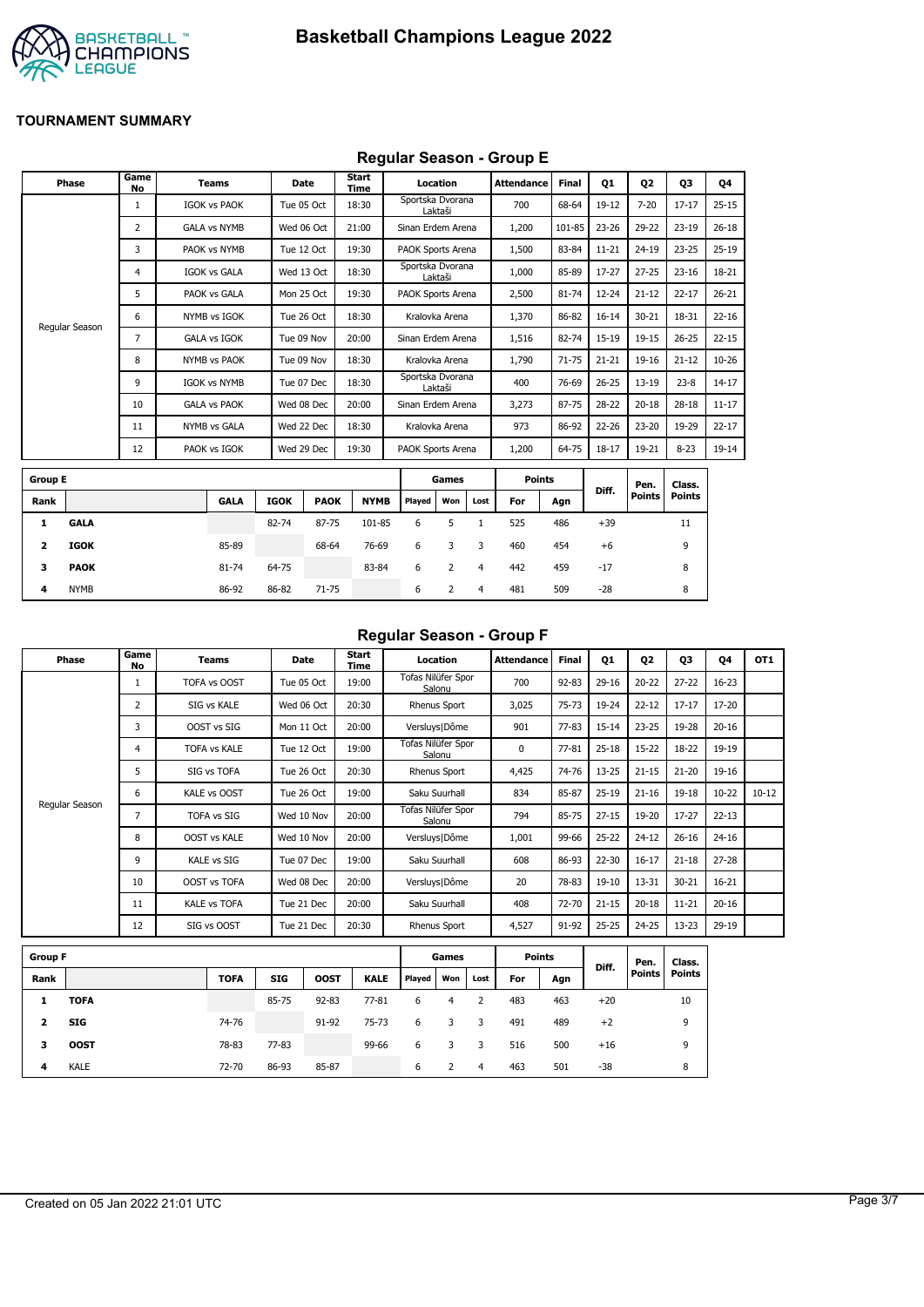

## **Regular Season - Group G**

|                | <b>Phase</b>   | Game<br>No | <b>Teams</b>        | <b>Date</b> |            | <b>Start</b><br>Time |                                               | Location       |      | <b>Attendance</b> | <b>Final</b>   | Q1        | Q <sub>2</sub> | Q3            | 04        | OT1       | OT <sub>2</sub> |
|----------------|----------------|------------|---------------------|-------------|------------|----------------------|-----------------------------------------------|----------------|------|-------------------|----------------|-----------|----------------|---------------|-----------|-----------|-----------------|
|                |                |            | <b>BRIN vs HOLO</b> | Wed 06 Oct  |            | 20:30                | Palazzetto dello Sport<br>"Elio Pentassuglia" |                |      | 1,000             | 61-88          | $9 - 29$  | $13 - 20$      | $17 - 21$     | $22 - 18$ |           |                 |
|                |                | 2          | CLUJ vs DSK         | Tue 05 Oct  |            | 19:30                |                                               | <b>BTarena</b> |      | 1,650             | 66-60          | 14-21     | $18 - 10$      | $21 - 16$     | $13 - 13$ |           |                 |
|                |                | 3          | <b>BRIN vs CLUJ</b> | Mon 18 Oct  |            | 20:30                | Palazzetto dello Sport<br>"Elio Pentassuglia" |                |      | 1,500             | 71-76          | 15-18     | $14 - 12$      | $12 - 17$     | 30-29     |           |                 |
|                |                | 4          | DSK vs HOLO         | Tue 07 Dec  |            | 20:00                | Volkswagen Arena                              |                |      | 0                 | 86-79          | 18-23     | $22 - 19$      | $26 - 14$     | $20 - 23$ |           |                 |
|                |                | 5          | HOLO vs CLUJ        | Wed 03 Nov  |            | 19:45                | Holon Toto Arena                              |                |      | 0                 | 78-68          | 22-20     | $15 - 16$      | $21 - 19$     | $20 - 13$ |           |                 |
|                |                | 6          | <b>DSK vs BRIN</b>  | Wed 03 Nov  |            | 20:00                | Volkswagen Arena                              |                |      | 750               | 82-76          | 22-27     | $22 - 21$      | $19 - 13$     | 19-15     |           |                 |
|                | Regular Season | 7          | <b>BRIN vs DSK</b>  | Tue 16 Nov  |            | 20:30                | Palazzetto dello Sport<br>"Elio Pentassuglia" |                |      | 1,400             | 82-73          | $22 - 16$ | 19-27          | $20 - 8$      | $21 - 22$ |           |                 |
|                |                | 8          | CLUJ vs HOLO        | Wed 17 Nov  |            | 19:30                |                                               | <b>BTarena</b> |      | $\mathbf 0$       | 106-<br>101    | 17-24     | $20 - 22$      | $20 - 15$     | $26 - 22$ | $11 - 11$ | $12 - 7$        |
|                |                | 9          | HOLO vs DSK         | Wed 15 Dec  |            | 21:00                | Holon Toto Arena                              |                |      | 0                 | 64-57          | 15-19     | $12 - 10$      | $22 - 13$     | $15 - 15$ |           |                 |
|                |                | 10         | <b>CLUJ vs BRIN</b> | Wed 15 Dec  |            | 19:00                |                                               | <b>BTarena</b> |      | 4,112             | 104-94         | 28-19     | $27 - 29$      | 28-26         | $21 - 20$ |           |                 |
|                |                | 11         | <b>HOLO vs BRIN</b> | Wed 22 Dec  |            | 19:00                | Holon Toto Arena                              |                |      | 0                 | 84-80          | $30 - 16$ | 17-20          | $21 - 22$     | 16-22     |           |                 |
|                |                | 12         | DSK vs CLUJ         | Wed 22 Dec  |            | 20:00                | Volkswagen Arena                              |                |      | 1,470             | $101 -$<br>103 | 24-26     | $25 - 25$      | 29-18         | 23-34     |           |                 |
| <b>Group G</b> |                |            |                     |             |            |                      |                                               | Games          |      | <b>Points</b>     |                |           | Pen.           | Class.        |           |           |                 |
| Rank           |                |            | <b>CLUJ</b>         | <b>HOLO</b> | <b>DSK</b> | <b>BRIN</b>          | Played                                        | Won            | Lost | For               | Agn            | Diff.     | <b>Points</b>  | <b>Points</b> |           |           |                 |
| 1              | <b>CLUJ</b>    |            |                     | 106-101     | 66-60      | 104-94               | 6                                             | 5              |      | 523               | 505            | $+18$     |                | 11            |           |           |                 |

| Regular Season - Group H |  |  |
|--------------------------|--|--|
|                          |  |  |

| Phase          | Game<br>No     | <b>Teams</b>          | Date       | Start<br>Time | Location                              | Attendance | <b>Final</b> | Q1        | Q <sub>2</sub> | Q3        | <b>Q4</b> | OT <sub>1</sub> | OT <sub>2</sub> |
|----------------|----------------|-----------------------|------------|---------------|---------------------------------------|------------|--------------|-----------|----------------|-----------|-----------|-----------------|-----------------|
|                |                | <b>BURG vs BESIK</b>  | Mon 04 Oct | 20:30         | Pabellon Multiusos<br>Coliseum Burgos | 7,415      | 82-74        | $21 - 20$ | $23 - 23$      | $14 - 15$ | $24 - 16$ |                 |                 |
|                | $\overline{2}$ | <b>OLDEN vs VILN</b>  | Wed 06 Oct | 20:00         | <b>EWE Arena</b>                      | 2,836      | 76-72        | $16 - 18$ | $21 - 20$      | $21 - 21$ | $18 - 13$ |                 |                 |
|                | 3              | <b>VILN vs BURG</b>   | Tue 19 Oct | 19:30         | Avia Solutions Group<br>Arena         | 2,632      | 87-69        | $22 - 17$ | $27 - 13$      | $17 - 22$ | $21 - 17$ |                 |                 |
|                | 4              | <b>OLDEN VS BESIK</b> | Tue 19 Oct | 20:00         | <b>EWE Arena</b>                      | 3,000      | 81-83        | $31 - 25$ | $21 - 17$      | $13 - 25$ | $16 - 16$ |                 |                 |
|                | 5.             | <b>BESIK vs VILN</b>  | Tue 02 Nov | 20:00         | Besiktas Akatlar Arena                | 500        | 82-79        | $22 - 6$  | $22 - 21$      | $11 - 21$ | 14-21     | $5 - 5$         | $8 - 5$         |
|                | 6              | <b>BURG vs OLDEN</b>  | Tue 02 Nov | 20:30         | Pabellon Multiusos<br>Coliseum Burgos | 6,819      | 92-80        | $24 - 24$ | $16 - 18$      | $33 - 17$ | 19-21     |                 |                 |
| Regular Season | 7              | <b>VILN vs BESIK</b>  | Wed 17 Nov | 19:30         | Avia Solutions Group<br>Arena         | 4,121      | 82-69        | $20 - 14$ | $21 - 22$      | $22 - 15$ | $19 - 18$ |                 |                 |
|                | 8              | <b>OLDEN vs BURG</b>  | Wed 17 Nov | 20:00         | <b>EWE Arena</b>                      | 3,157      | 72-85        | $25 - 14$ | $14 - 17$      | $16 - 24$ | 17-30     |                 |                 |
|                | 9              | <b>VILN vs OLDEN</b>  | Mon 13 Dec | 19:30         | <b>Avia Solutions Group</b><br>Arena  | 4,836      | 71-69        | 19-17     | $22 - 16$      | $17 - 18$ | $13 - 18$ |                 |                 |
|                | 10             | <b>BESIK vs BURG</b>  | Tue 14 Dec | 20:00         | Besiktas Akatlar Arena                | 568        | 75-82        | 18-21     | $24 - 25$      | 18-19     | $15 - 17$ |                 |                 |
|                | 11             | <b>BURG vs VILN</b>   | Tue 21 Dec | 18:00         | Pabellon Multiusos<br>Coliseum Burgos | 5,213      | 77-84        | $21 - 17$ | $22 - 26$      | $15 - 23$ | $19 - 18$ |                 |                 |
|                | 12             | <b>BESIK vs OLDEN</b> | Tue 21 Dec | 20:00         | Besiktas Akatlar Arena                | 385        | 88-72        | $21 - 19$ | $18 - 18$      | $18 - 17$ | $31 - 18$ |                 |                 |

| <b>Group H</b> |              |             |             |              |              | Games  |     |      | <b>Points</b> |     |       | Pen.   | Class. |
|----------------|--------------|-------------|-------------|--------------|--------------|--------|-----|------|---------------|-----|-------|--------|--------|
| Rank           |              | <b>VILN</b> | <b>BURG</b> | <b>BESIK</b> | <b>OLDEN</b> | Played | Won | Lost | For           | Agn | Diff. | Points | Points |
|                | <b>VILN</b>  |             | 87-69       | 82-69        | 71-69        | 6      | 4   | 2    | 475           | 442 | $+33$ |        | 10     |
| 2              | <b>BURG</b>  | 77-84       |             | 82-74        | $92 - 80$    | 6      | 4   | 2    | 487           | 472 | $+15$ |        | 10     |
| 3              | <b>BESIK</b> | 82-79       | 75-82       |              | 88-72        | 6      | 3.  | 3    | 471           | 478 | -7    |        | 9      |
| 4              | <b>OLDEN</b> | 76-72       | 72-85       | 81-83        |              | 6      |     | 5    | 450           | 491 | $-41$ |        |        |

**2 HOLO** 78-68 64-57 84-80 6 4 2 494 458 +36 10 **3 DSK** 101-103 86-79 82-76 6 2 4 459 470 -11 8 **4** BRIN 71-76 61-88 82-73 6 1 5 464 507 -43 7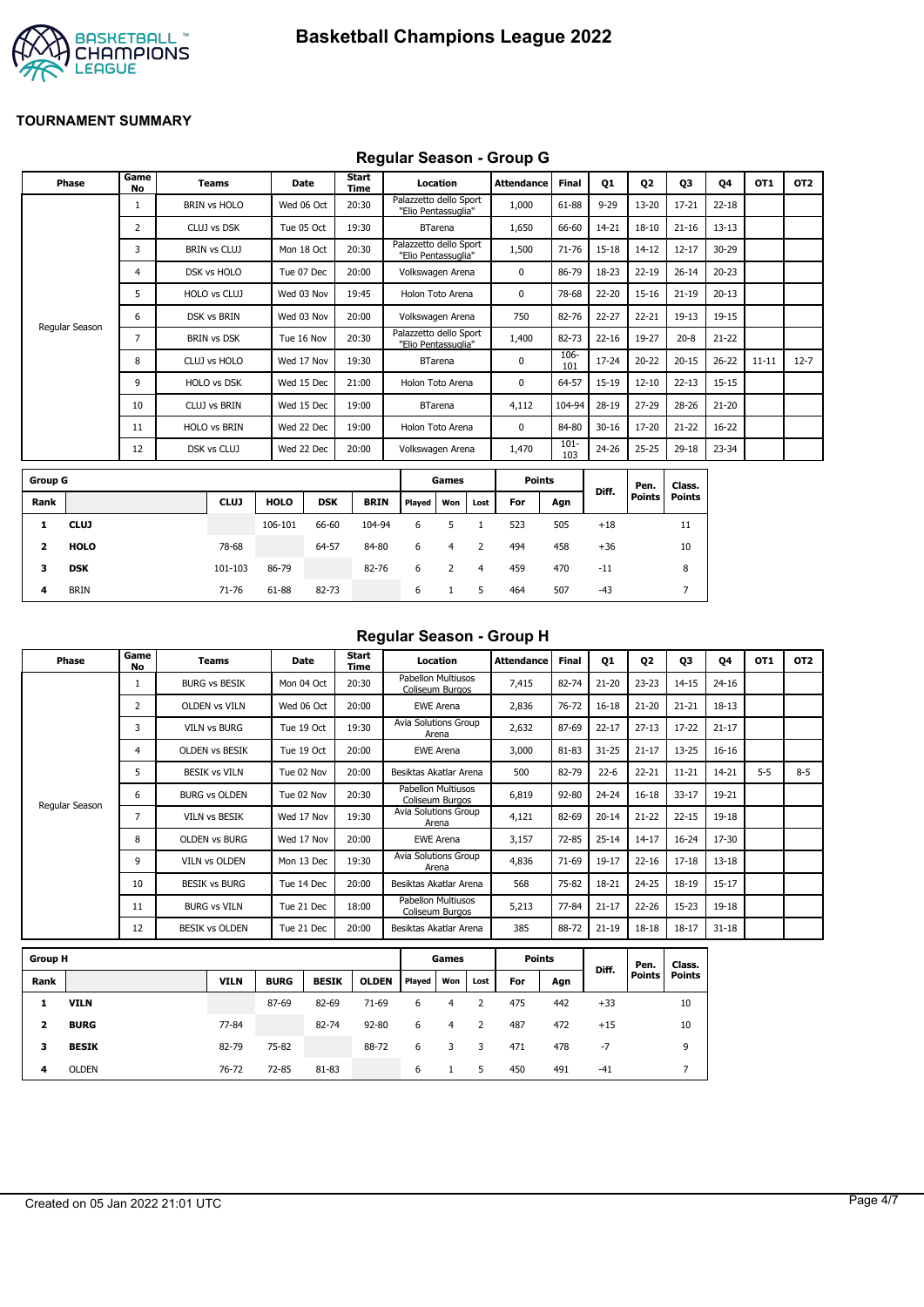# **Basketball Champions League 2022**



#### **TOURNAMENT SUMMARY**

|          |            |                      |            |               | <b>Play-ins</b>                           |                   |              |           |                |           |           |
|----------|------------|----------------------|------------|---------------|-------------------------------------------|-------------------|--------------|-----------|----------------|-----------|-----------|
| Phase    | Game<br>No | Teams                | Date       | Start<br>Time | Location                                  | <b>Attendance</b> | <b>Final</b> | Q1        | Q <sub>2</sub> | Q3        | Q4        |
|          |            | IGOK vs OOST         | Tue 04 Jan | 18:30         | Sportska Dvorana<br>Laktaši               | 800               | 87-72        | $23 - 22$ | $16 - 20$      | 29-17     | $19-13$   |
|          | А          | <b>BURG vs DSK</b>   | Tue 04 Jan | 20:30         | Pabellon Multiusos<br>Coliseum Burgos     | 4,412             | 83-78        | 19-25     | $20 - 14$      | $25 - 19$ | 19-20     |
| Play-ins |            | JDA vs RIGA          | Tue 04 Jan | 20:30         | Palais des Sport Jean-<br>Michel Geoffrov | 2,000             | 84-77        | 14-18     | $25 - 18$      | $22 - 21$ | $23 - 20$ |
|          |            | <b>HOLO vs BESIK</b> | Wed 05 Jan | 21:00         | Holon Toto Arena                          | 0                 | $72 - 73$    | $20 - 17$ | $15 - 11$      | $17 - 24$ | $20 - 21$ |

| . Legend · |                |       |              |     |              |    |              |
|------------|----------------|-------|--------------|-----|--------------|----|--------------|
| Class.     | Classification | Diff. | Difference   | DSQ | Disqualified | GP | Games played |
| <b>OTx</b> | Overtime       | Qx    | Quarter Time | W/L | Win/Loss     |    |              |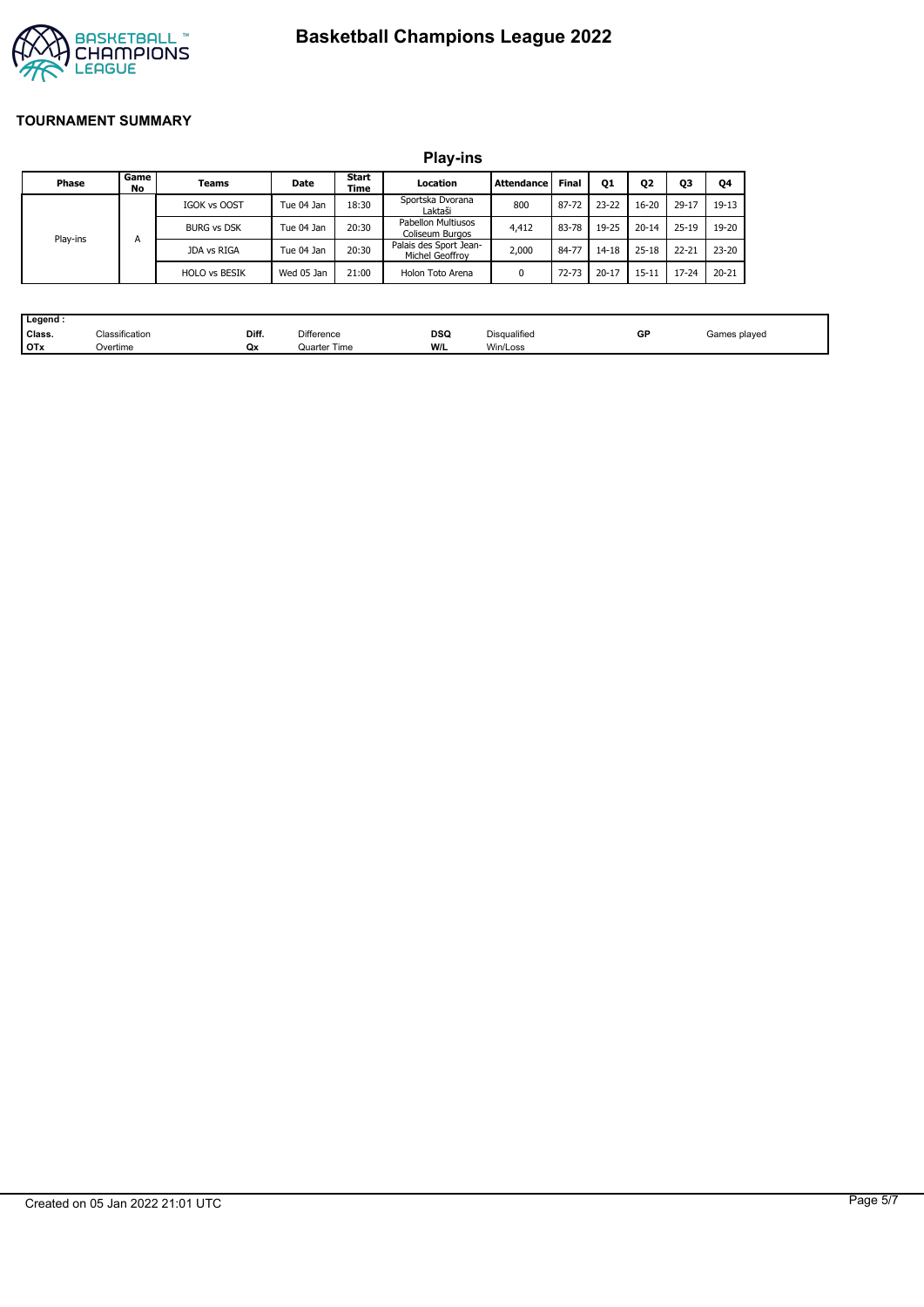